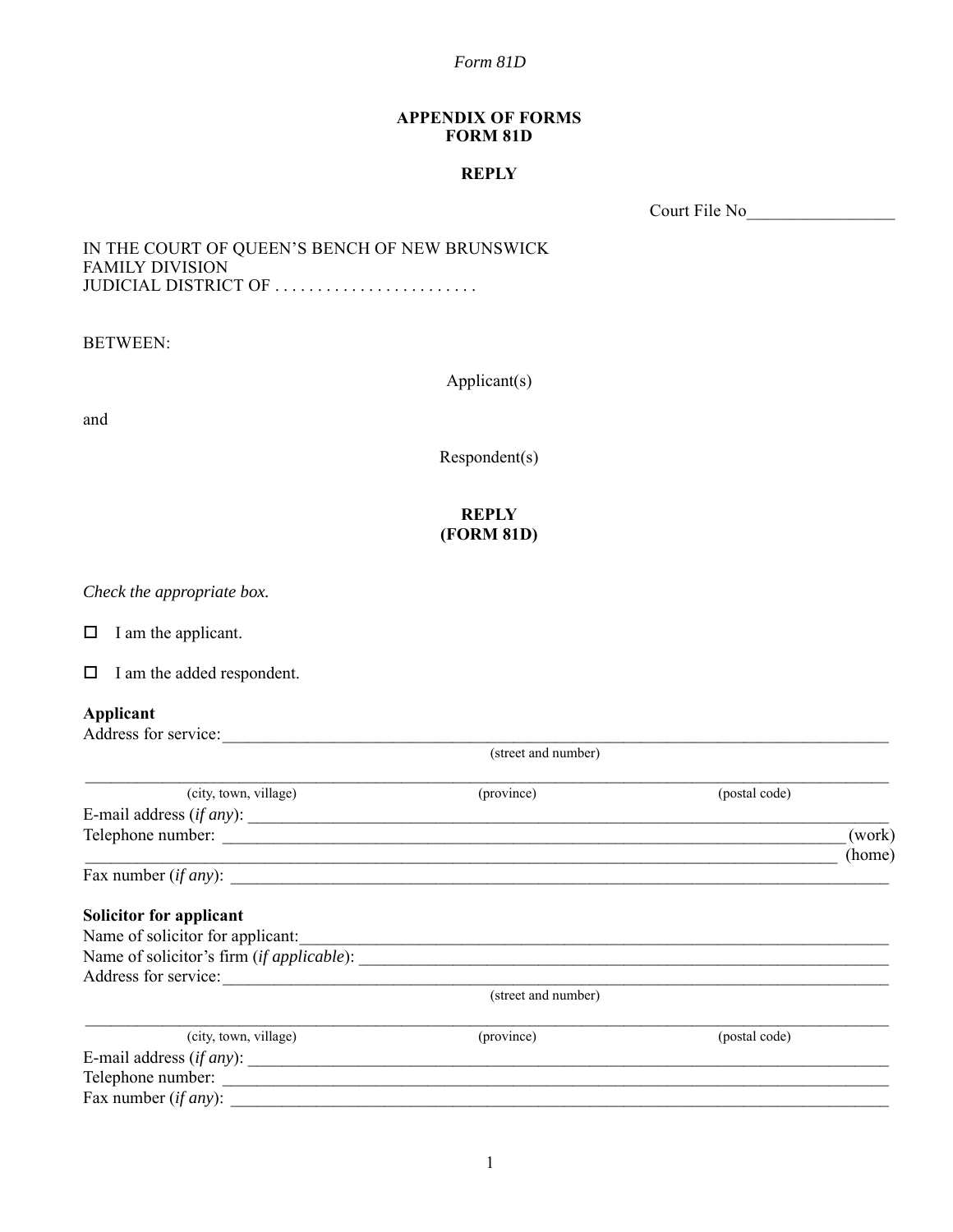# Respondent

| Address for service:                              |                                                                                                                       |               |        |
|---------------------------------------------------|-----------------------------------------------------------------------------------------------------------------------|---------------|--------|
|                                                   | (street and number)                                                                                                   |               |        |
| (city, town, village)                             | (province, state, country)                                                                                            | (postal code) |        |
| E-mail address $(if any)$ :                       |                                                                                                                       |               |        |
|                                                   |                                                                                                                       |               | (work) |
|                                                   | <u> 1989 - Johann John Stone, mensk politik foar de fan de fan de fan de fan de fan de fan de fan de fan de fan d</u> |               | (home) |
| Fax number $(if any)$ :                           |                                                                                                                       |               |        |
| <b>Solicitor for respondent</b>                   |                                                                                                                       |               |        |
|                                                   |                                                                                                                       |               |        |
|                                                   |                                                                                                                       |               |        |
|                                                   |                                                                                                                       |               |        |
|                                                   | (street and number)                                                                                                   |               |        |
| (city, town, village)                             | (province)                                                                                                            | (postal code) |        |
| E-mail address $(if any)$ :                       |                                                                                                                       |               |        |
| Telephone number:                                 |                                                                                                                       |               |        |
| Fax number $(if any)$ :                           |                                                                                                                       |               |        |
| Added respondent (if any)<br>Address for service: | (street and number)                                                                                                   |               |        |
|                                                   |                                                                                                                       |               |        |
| (city, town, village)                             | (province, state, country)                                                                                            | (postal code) |        |
| E-mail address $(if any)$ :                       |                                                                                                                       |               |        |
|                                                   |                                                                                                                       |               | (work) |
| Fax number <i>(if any)</i> :                      | <u> 1989 - Johann Johann Barbara, martin bashkar (b. 1989)</u>                                                        |               | (home) |
| Solicitor for added respondent (if any)           |                                                                                                                       |               |        |
| Name of solicitor for respondent:                 |                                                                                                                       |               |        |
|                                                   |                                                                                                                       |               |        |
|                                                   |                                                                                                                       |               |        |
|                                                   | (street and number)                                                                                                   |               |        |
| (city, town, village)                             | (province)                                                                                                            | (postal code) |        |
| E-mail address $(if any)$ :                       |                                                                                                                       |               |        |
| Telephone number:                                 | <u> 2000 - Jan Barnett, mars et al. (</u>                                                                             |               |        |
| Fax number (if any):                              |                                                                                                                       |               |        |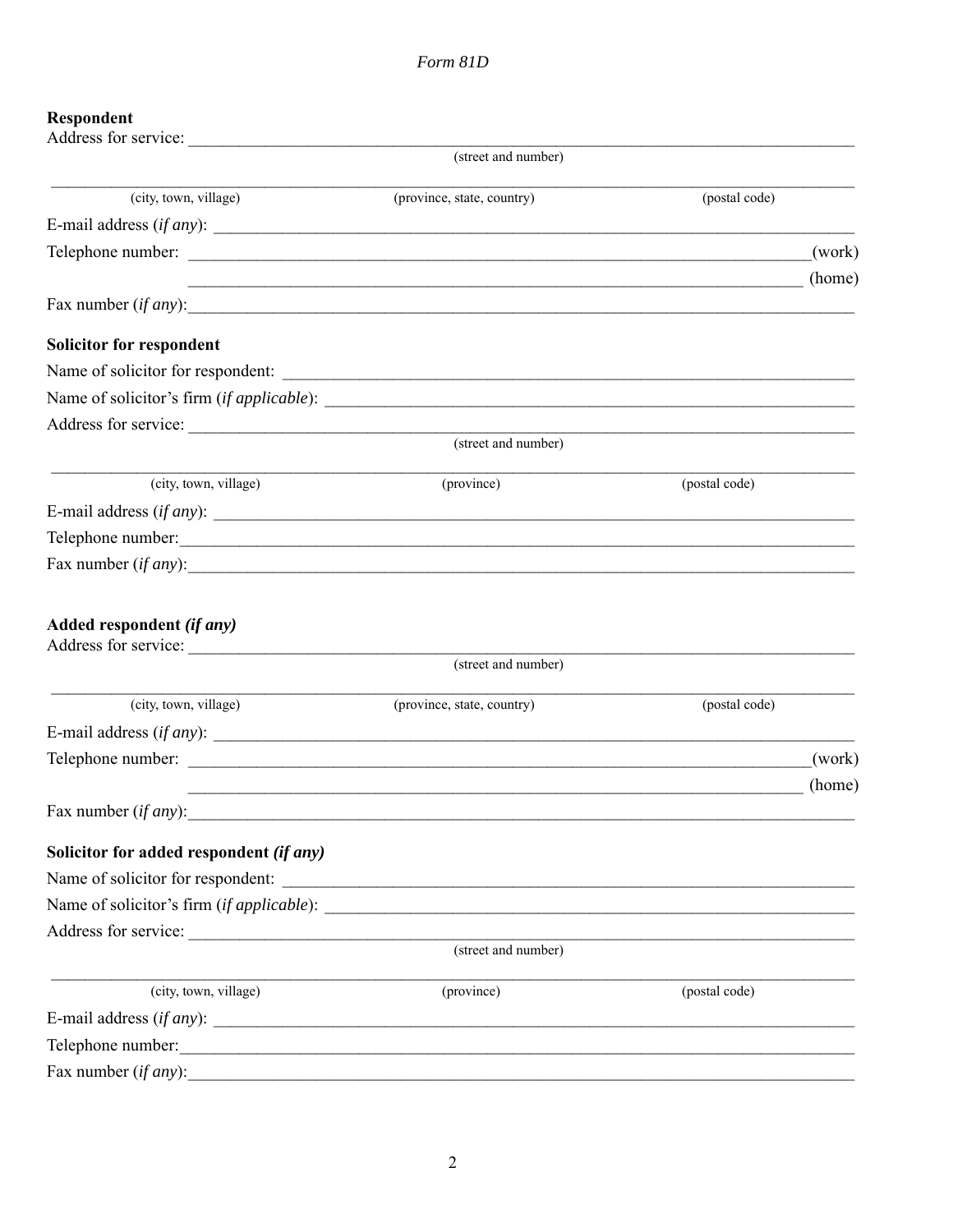#### *Form 81D*

### **\* NOTE: THIS FORM IS USED FOR THE FOLLOWING KINDS OF SUPPORT:**

# **(a) CHILD SUPPORT UNDER THE** *DIVORCE ACT* **OR THE** *FAMILY LAW ACT***;**

### **(b) SPOUSAL SUPPORT UNDER THE** *DIVORCE ACT***; AND**

# **(c) SUPPORT UNDER THE** *FAMILY LAW ACT* **FOR A DEPENDANT WHO IS NOT A CHILD.**

#### **INSTRUCTIONS: Financial Statement**

 $\mathcal{L}_\mathcal{L} = \mathcal{L}_\mathcal{L} = \mathcal{L}_\mathcal{L} = \mathcal{L}_\mathcal{L} = \mathcal{L}_\mathcal{L} = \mathcal{L}_\mathcal{L} = \mathcal{L}_\mathcal{L} = \mathcal{L}_\mathcal{L} = \mathcal{L}_\mathcal{L} = \mathcal{L}_\mathcal{L} = \mathcal{L}_\mathcal{L} = \mathcal{L}_\mathcal{L} = \mathcal{L}_\mathcal{L} = \mathcal{L}_\mathcal{L} = \mathcal{L}_\mathcal{L} = \mathcal{L}_\mathcal{L} = \mathcal{L}_\mathcal{L}$ 

#### COMPLETE A FINANCIAL STATEMENT (Form 72J) IF:

- you are responding to a claim for spousal support under the *Divorce Act* or support under the *Family Law Act* for a dependant who is not a child; or

- you are responding to a claim for child support.

You must complete all parts of the Financial Statement **UNLESS** you are **ONLY** responding to a claim for child support in the table amount specified under the Child Support Guidelines **AND** you agree with the claim. In that case only complete A of the Financial Statement.

#### COMPLETE A FINANCIAL STATEMENT (Form 72J) IF:

- you are responding to a claim for property or exclusive possession of the marital home and the household goods; or

- you are responding to a claim for property or exclusive possession of the marital home and the household goods together with other claims for relief.

 $\mathcal{L}_\mathcal{L} = \mathcal{L}_\mathcal{L} = \mathcal{L}_\mathcal{L} = \mathcal{L}_\mathcal{L} = \mathcal{L}_\mathcal{L} = \mathcal{L}_\mathcal{L} = \mathcal{L}_\mathcal{L} = \mathcal{L}_\mathcal{L} = \mathcal{L}_\mathcal{L} = \mathcal{L}_\mathcal{L} = \mathcal{L}_\mathcal{L} = \mathcal{L}_\mathcal{L} = \mathcal{L}_\mathcal{L} = \mathcal{L}_\mathcal{L} = \mathcal{L}_\mathcal{L} = \mathcal{L}_\mathcal{L} = \mathcal{L}_\mathcal{L}$ 

### **TO ALL PARTIES:**

- **1.** My name is *(full legal name)*
- **2.** I agree with the following claims(s) made by the respondent in his/her Answer:
- **3.** I do not agree with the following claim(s) made by the respondent:
- **4.**  $\Box$  I am asking that the respondent's claim (except for the parts with which I agree) be dismissed with costs.
- **5.** The important facts supporting my position in section 3 are as follows: *(Set out below the facts supporting your position. Attach an additional page if you need more space.)*